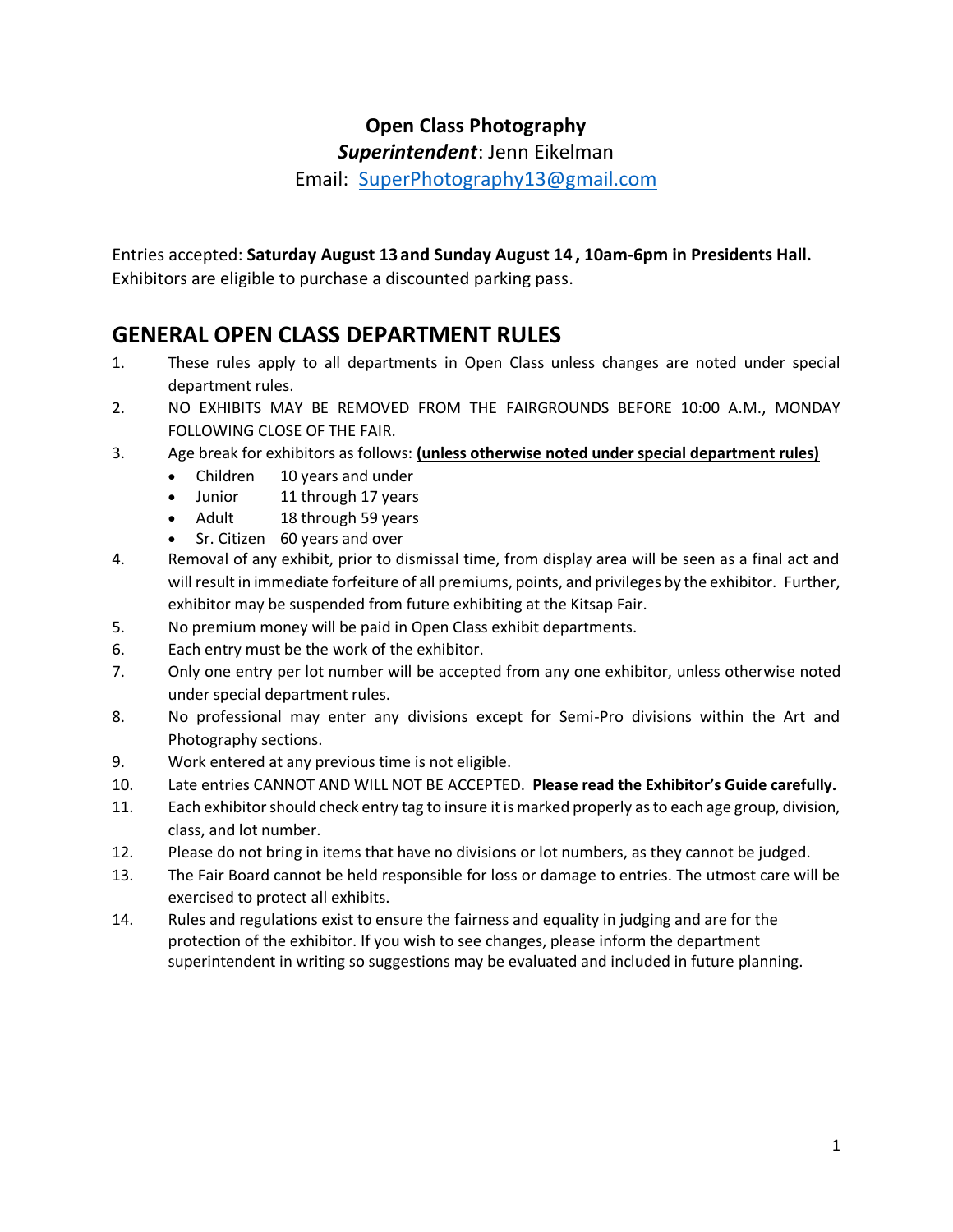### **Photography Department Rules**

Entries must be picked up: **Monday 29th between 10am-6pm in the Presidents Hall.**  Exhibitors must bring the pink receipt with the tags attached to claim your photo(s) in person. (We cannot mail your photos to you.)

The Exhibitor is the person who took the photograph and is entering it into the Open Class Photography Exhibit at the Kitsap Fair & Stampede. The Exhibitor is limited to a maximum of three (3) images total. All images submitted must have been captured by the Exhibitor with a photographic process within the last four (4) years; all elements must originate from the photos taken by the Exhibitor.

*Artists Edge* knows the fair photo mounting guidelines and can mount and mat your photos for a reasonable price. They have locations in Silverdale and Poulsbo, and plan to be on location at the Presidents Hall on the day of entries as well.

This is an Amateur Exhibit. Professionals or anyone making a significant amount of income (\$5,000 or more) from the sale of photographs and/or Photographic Services in the last calendar year are **not** eligible. Photographs that are **identical** or **near identical** to previous or current submissions are not accepted. Any photograph that is deemed by the Superintendent not suitable for a family venue will not be accepted and/or displayed.

All reasonable precautions will be taken to protect your photographs, but neither Kitsap Fair and Stampede Association, nor its agents (fair volunteers) will be responsible for loss or damage that may occur. *Disclaimer: Every attempt will be made to hang and show all entries, as space may be limited.*

#### **Division, Class & Lot guidelines**

(Within each of the five (5) Divisions, there are two (2) classes. Within each Class, there are eight (8) Lots)

### **Divisions**

| 1. CHILDREN (9 YEARS OLD OR YOUNGER)                                               | Pg 5 |
|------------------------------------------------------------------------------------|------|
| 2. YOUTH (10 TO 13 YEARS OLD)                                                      | Pg6  |
| 3. TEEN (14 TO 17 YEARS OLD)                                                       | Pg 7 |
| 4. AMATEUR (18 YEARS OLD AND OLDER)                                                | Pg 8 |
| Amateur Photographers do the work for hobby and/or pleasure involved.<br>$\bullet$ |      |
| • Received no money for their work; and has little or no training.                 |      |
| 5. ADVANCED AMATEUR (18 YEARS OLD AND OLDER)                                       | Pg 9 |
| • Advanced Photographers are those persons who in the last                         |      |
| calendar year: have acquired advanced skills through                               |      |
| education, workshops, competition, club membership and                             |      |
| participation, and/or experience and have earned less than                         |      |
| \$5,000 from the sale of Images and/or Photographic Services.                      |      |
|                                                                                    |      |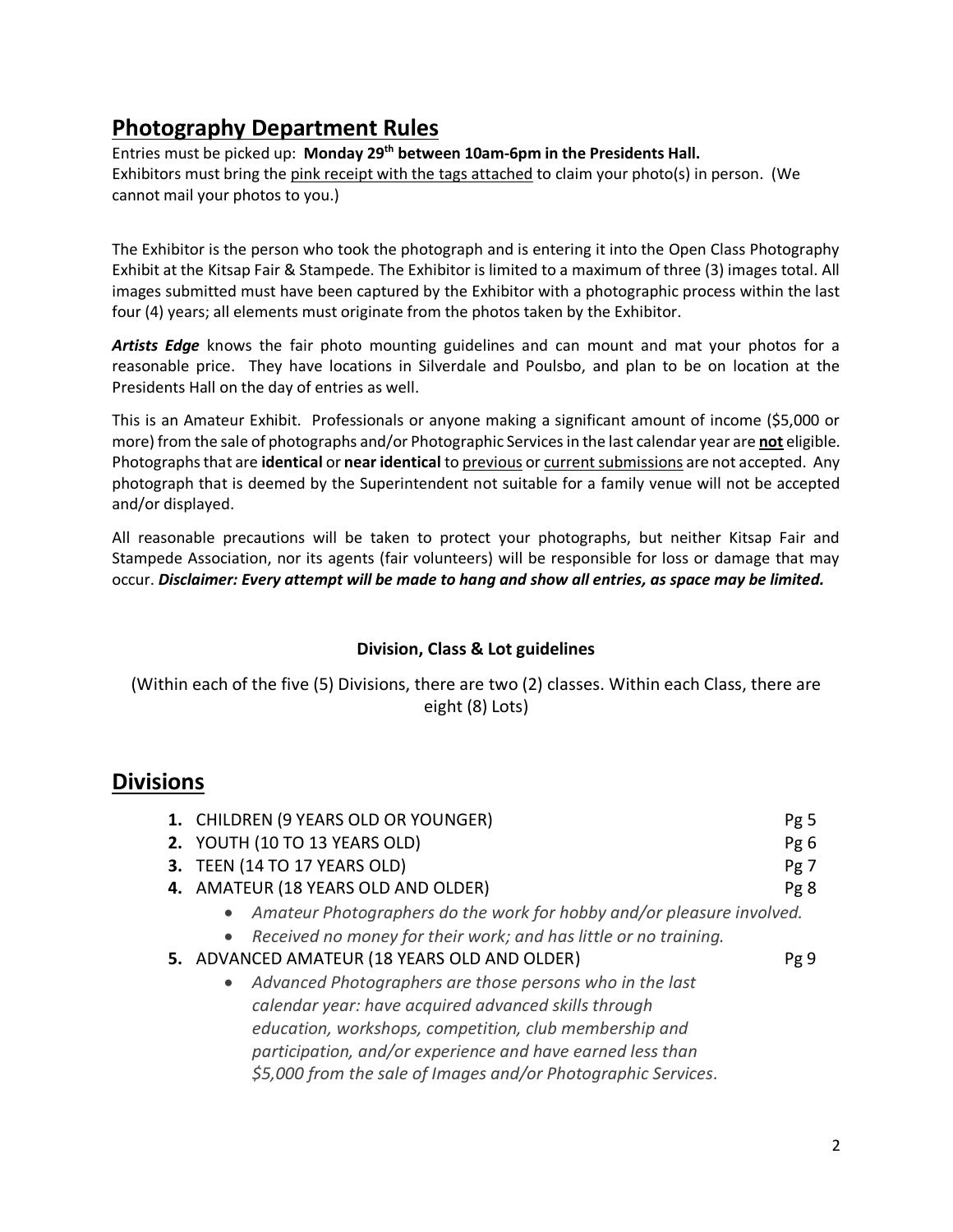### **Classes**

- **1. Monochrome**
	- Any image that is in varying shades of gray, ranging from very light (white) to very dark (black). You may also have one accent color providing it does not take up more than 20% of the photo.
- **2. Color**

### **Lots**

- **1. General** 
	- Landscapes and any other photographs that do not fit in the other categories.
- **2. People / Portrait**
	- **For Divisions 1, 2, 3, & 4** *ONLY* **this will include cellphone selfies.**
- **3. Creative**
	- Take your photography into the realm of creative art. Stimulate creative thoughts and experiment with new ideas going beyond a simple photograph.
- **4. Photojournalism**
- Photo-journalism images convey a strong human story.
	- o These are the types of images traditionally found in newspapers and magazines: **Spot news, sports action, or human interest.**
- Elements may not be moved, added, or removed, outside of normal cropping.
- Collages will **NOT** be accepted.
- **5. Flora/Fungi**
	- **Living** plants
	- No cuttings.
- **6. Nature**
	- Nature may not have any man-made artifacts such as: structures, roads, fences etc. except in the very rare occasion where it enhances the nature story.
	- Elements may not be moved, added or removed, outside of normal cropping.
	- The finished image must look natural.
- **7. Animals**
	- Any **living** member of the animal kingdom.
- **8. Travel:**
	- These photographs display the Land, the Culture, the People, or the Architecture of a Place. They depict a time and place.
	- Elements (objects) may not be moved, added or removed, outside of normal cropping.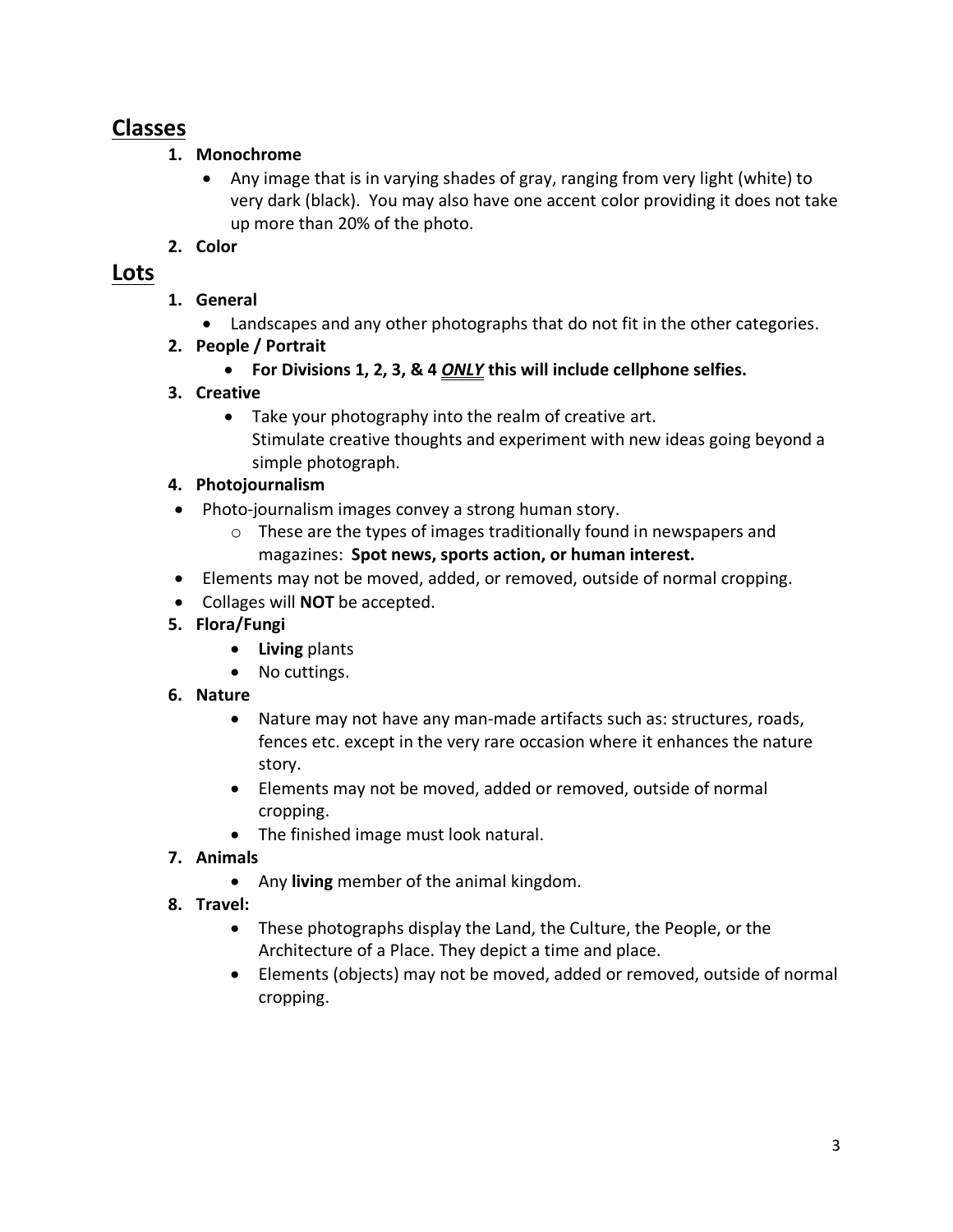# **Display Requirements**

Every photo must have a single mat and a foam backing that are the same size. This makes it safer for your photo to be displayed in the fair.

#### *(Size requirements are located on every division page)*





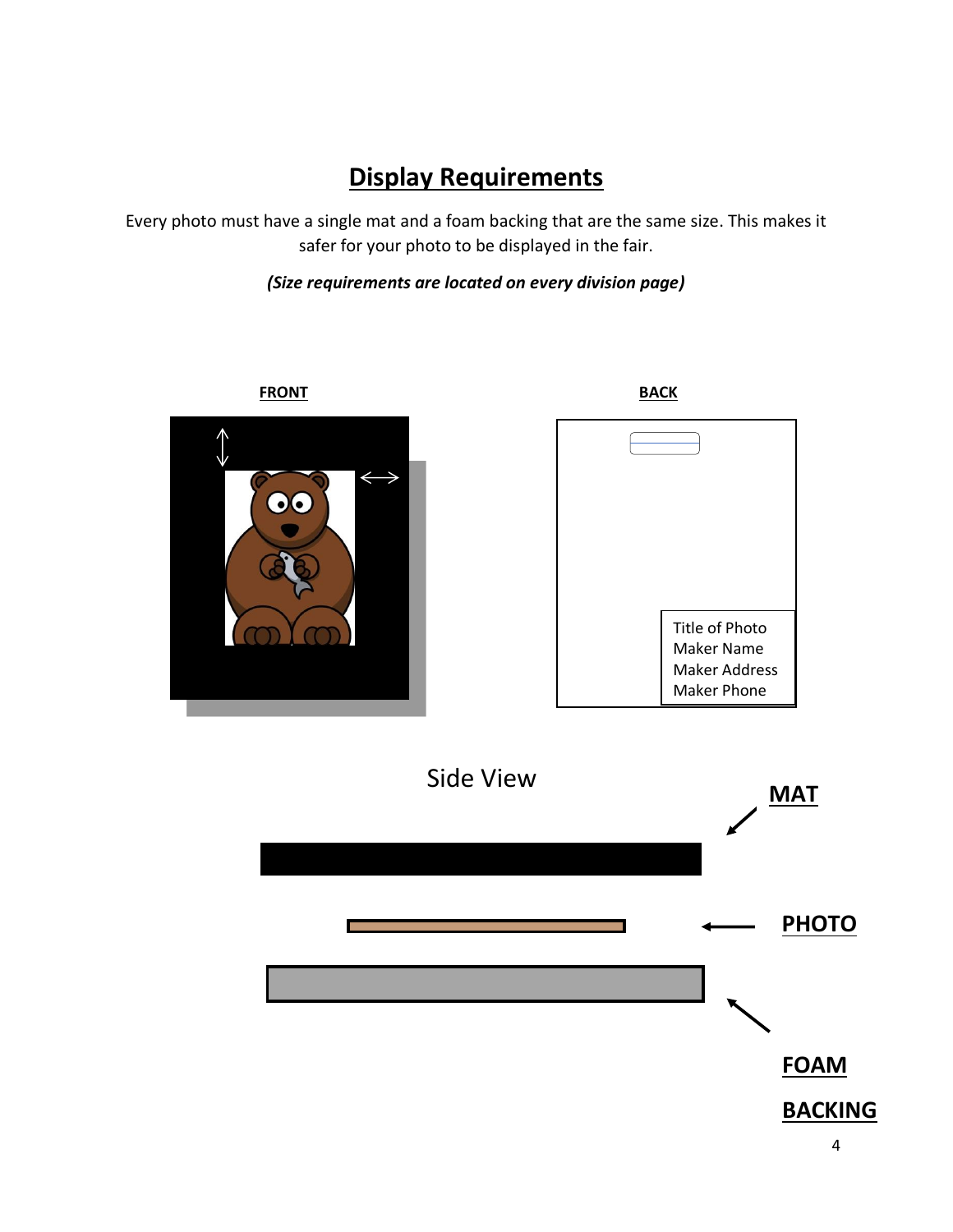## **DIVISION 1: CHILDREN (9 YEARS OLD OR YOUNGER)**

- **Entrants are expected to exhibit photographs between 5"x 7", 8" x 10" or 8"x 12" printed in portrait or landscape orientation.**
- **Artist Edge knows the fair photo mounting guidelines and can mount and mat your photos for a reasonable price. They have locations in Silverdale and Poulsbo, and plan to be on location at the Presidents Hall on the day of entries as well.**
- **Photographs must be center mounted on a solid backing of lightweight material; preferably foam core or matte board (no cardboard).**
	- o **The mounted photograph must have a single over mat with a centered cut out the size of the exhibit. The exhibit would be a 5"x 7" mounted on an 8"x 10" backing for example.**
- **Photographs must have a flat self-adhesive plastic hanger (available for purchase on-site).**
	- o **The top of the hanger should be centered ½ to 1 inch below the top of the presentation.**
	- o **Please remove the center piece of the hanger.**
- **Photographs mounted in picture frames or covered with glass or plastic will not be accepted.**
- **The TITLE, Entrant's name, address, and phone number must be labeled in the lower right corner on the back of the presentation.**
- **Disclaimer: Every attempt will be made to hang and show all entries as space may be limited.**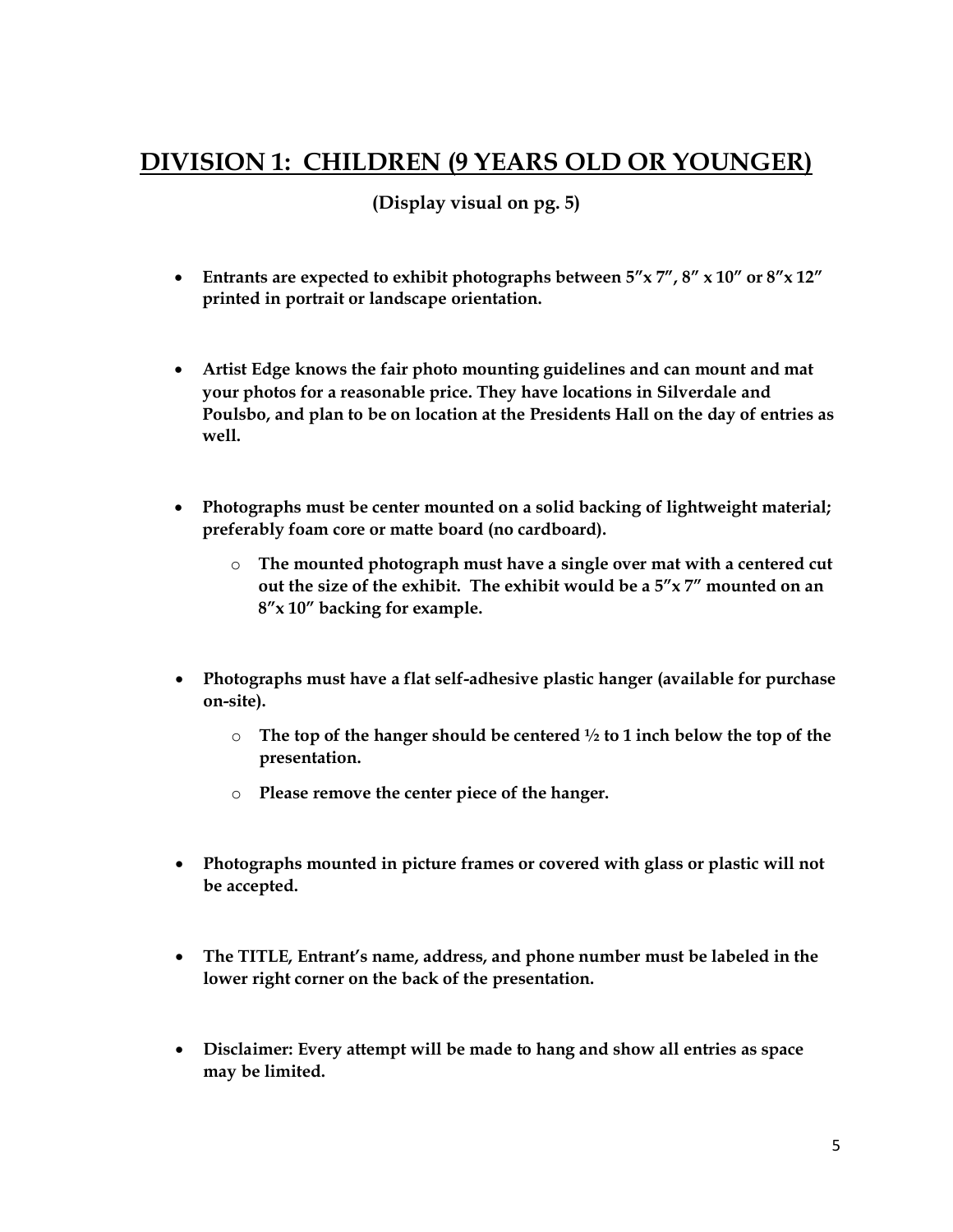## **DIVISION 2: YOUTH (10 TO 13 YEARS OLD)**

**(Display visual on pg. 5)**

- **Entrants are expected to exhibit photographs between 5"x 7", 8"x 10" or 8"x 12" printed in portrait or landscape orientation.**
- **Artist Edge knows the fair photo mounting guidelines and can mount and mat your photos for a reasonable price. They have locations in Silverdale and Poulsbo, and plan to be on location at the Presidents Hall on the day of entries as well.**
- **Photographs must be center mounted on a solid backing of lightweight material; preferably foam core or matte board (no cardboard).**
	- o **The mounted photograph must have a single over mat with a centered cut out the size of the exhibit. The exhibit would be a 5"x 7" mounted on an 8"x 10" backing for example.**
- **Photographs must have a flat self-adhesive plastic hanger (available for purchase on-site).**
	- o **The top of the hanger should be centered ½ to 1 inch below the top of the presentation.**
	- o **Please remove the center piece of the hanger.**

•

- **Photographs mounted in picture frames or covered with glass or plastic will not be accepted.**
- **The TITLE, Maker's name, address, and phone number must be labeled in the lower right corner on the back of the presentation.**
- **Disclaimer: Every attempt will be made to hang and show all entries as space may be limited.**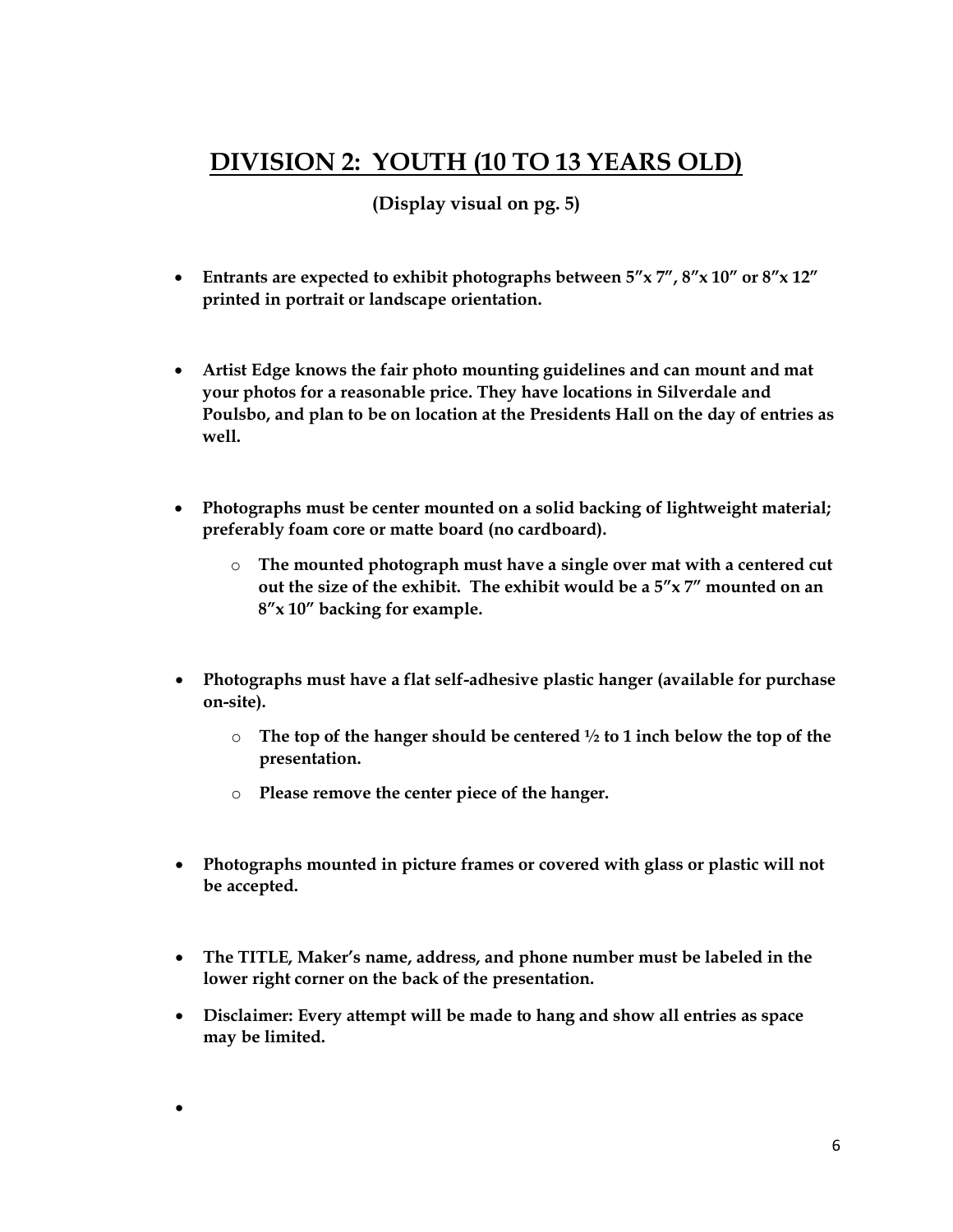## **DIVISION 3: TEEN (14 TO 17 YEARS OLD)**

- **Entrants are expected to exhibit photographs between 5"x 7", 8"x 10" or 8"x 12" printed in portrait or landscape orientation.**
- **Artist Edge knows the fair photo mounting guidelines and can mount and mat your photos for a reasonable price. They have locations in Silverdale and Poulsbo, and plan to be on location at the Presidents Hall on the day of entries as well.**
- **Photographs must be center mounted on a solid backing of lightweight material; preferably foam core or matte board (no cardboard).**
	- o **The mounted photograph must have a single over mat with a centered cut out the size of the exhibit. The exhibit would be a 5"x 7" mounted on an 8"x 10" backing for example.**
- **Photographs must have a flat self-adhesive plastic hanger (available for purchase on-site).**
	- o **The top of the hanger should be centered ½ to 1 inch below the top of the presentation.**
	- o **Please remove the center piece of the hanger.**
- **Photographs mounted in picture frames or covered with glass or plastic will not be accepted.**
- **The TITLE, Maker's name, address, and phone number must be labeled in the lower right corner on the back of the presentation.**
- **Disclaimer: Every attempt will be made to hang and show all entries as space may be limited.**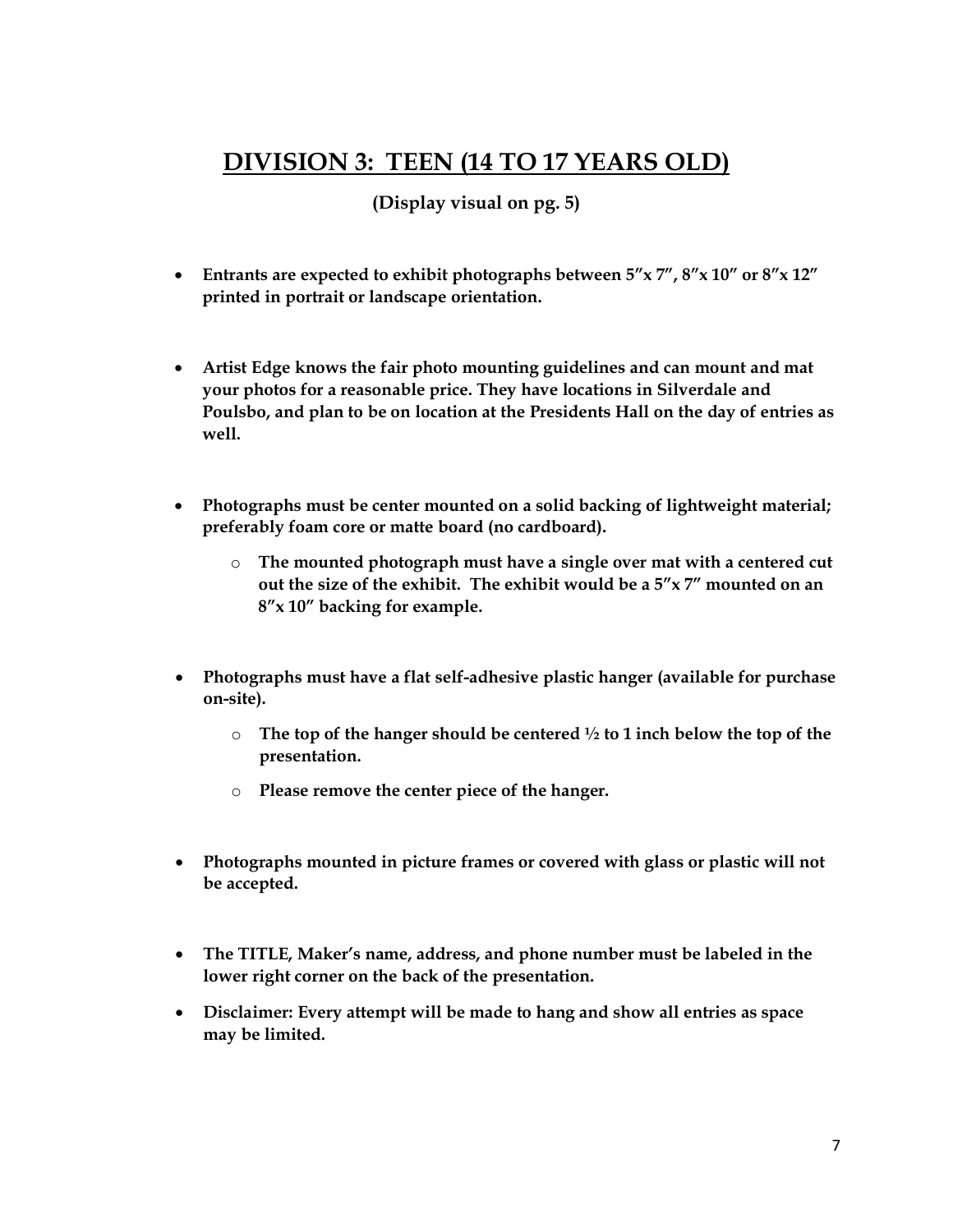## **DIVISION 4: AMATEUR (18 YEARS OLD AND OLDER)**

- **Entrants are expected to exhibit photograph sizes of 8" x 10" or 8"x 12" printed in portrait or landscape orientation.**
- **Artist Edge knows the fair photo mounting guidelines and can mount and mat your photos for a reasonable price. They have locations in Silverdale and Poulsbo, and plan to be on location at the Presidents Hall on the day of entries as well.**
- **Photographs must be center mounted on a solid backing of lightweight material; preferably foam core or matte board (no cardboard).** 
	- o **The mounted photograph must have a single over mat with a centered cut out the size of the exhibit. The exhibit would be an 8"x 10" mounted on a 11"x 14" backing for example.**
- **Photographs must have a flat self-adhesive plastic hanger (available for purchase on-site).**
	- o **The top of the hanger should centered be ½ to 1 inch below the top of the presentation.**
	- o **Please remove the center piece of the hanger.**
- **Photographs mounted in picture frames or covered with glass or plastic will not be accepted.**
- **The TITLE, Maker's name, address, and phone number must be labeled in the lower right corner on the back of the presentation.**
- **Disclaimer: Every attempt will be made to hang and show all entries as space may be limited.**